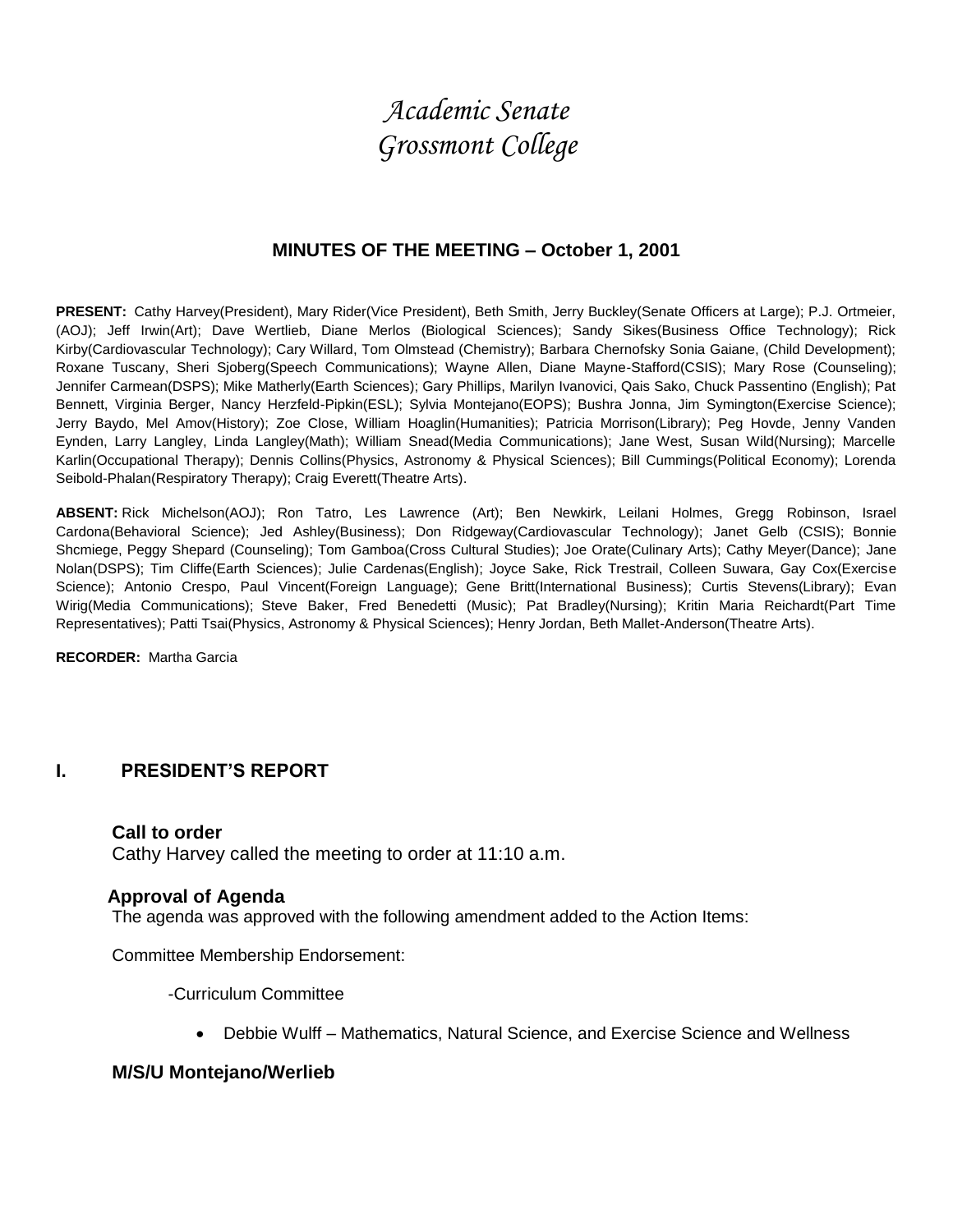# **Approval of Minutes**

The minutes of the May 7, May 17, and September 17, 2001 meetings were approved as presented. **M/S/U Wertlieb/Amov**

## **Introduce New Faculty**

Cathy Harvey introduced the new faculty members present. The Academic Senate welcomed them.

### **Middle College High School Instructor**

Cathy Harvey introduced Cathy Zemlick, the Middle College High School Instructor. Mrs. Zemlick explained that Middle College is a partnership program between the Grossmont Union High School District and Grossmont College. Students from high school have the opportunity to explore and be challenged by new options in the 11<sup>th</sup>and 12<sup>th</sup> grades. They complete requirements for high school graduation and take courses for college credit.

### **New Articulation Officer**

Cathy Harvey introduced Beverly Wight as the new Articulation Officer of Grossmont College. Beverly gave a brief explanation of her one-year term assignment.

## **Other**

Cathy Harvey distributed a handout that lists councils and committees at Grossmont College. She explained that an Organizational and Governance Structure document is being developed that will include detailed information about the councils and committees.

# **II. ACTION ITEMS**

#### **A. Committee Membership Endorsement**

- 1. Program Review Committee
	- Fatima Konopka (Spanish) Humanities, Social and Behavioral Sciences and International Programs
	- Patti Tsai (Physics) Mathematics, Natural Sciences, Exercise Science and Wellness
	- Scott Barr Counseling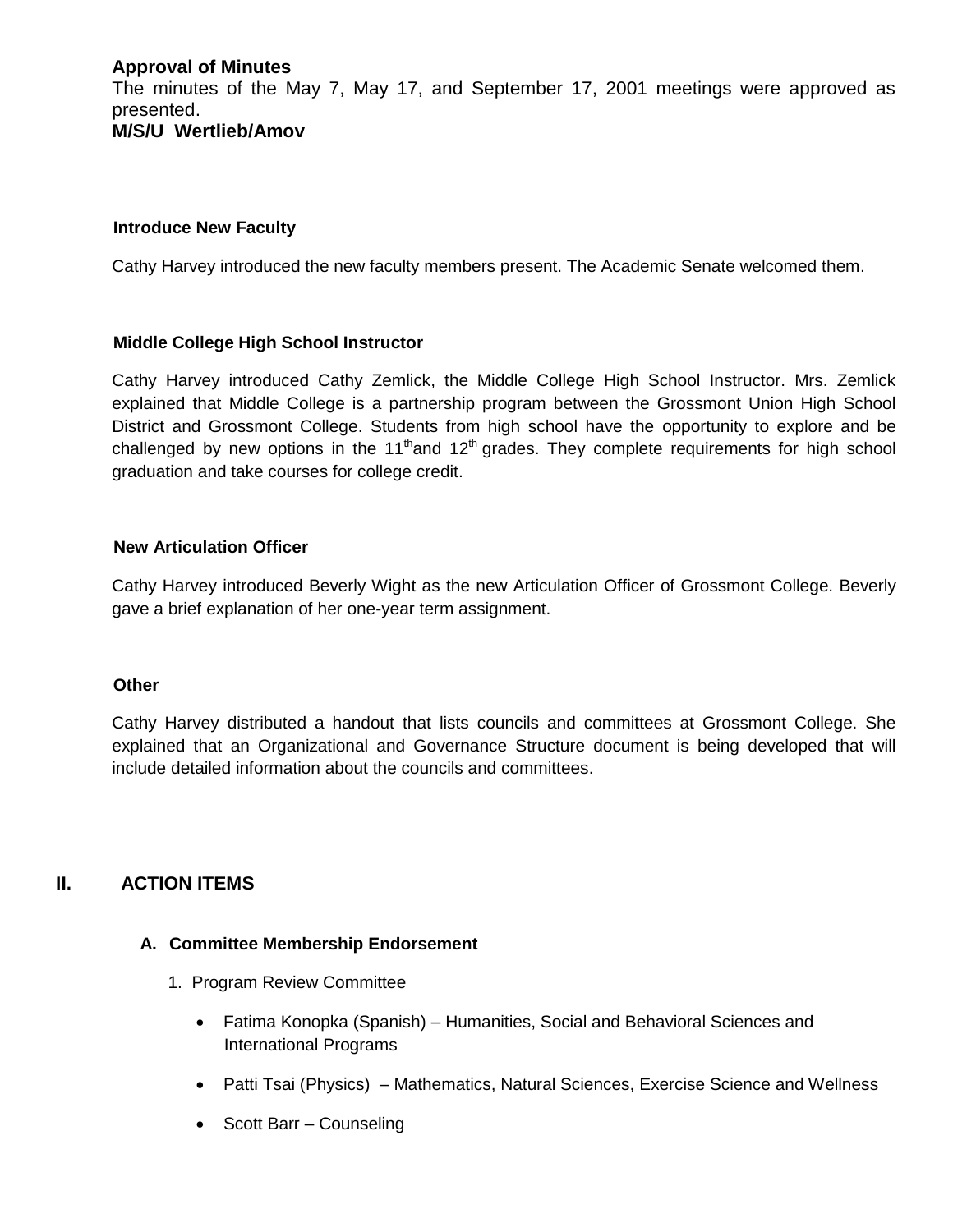- 2. Calendar Committee
	- Jerry Baydo History
- 3. Curriculum Committee
	- Debbie Wulff Mathematics, Natural Science, and Exercise Science and Wellness

## **M/S/U Amov/Chernofsy**

### **Academic Senate Resolution**

At the September 17 Academic Senate meeting, Cathy Harvey presented a resolution that was drafted to address the September 11 tragedy.

The resolution was presented under the action items category at today's meeting; however, senators agreed to drop the resolution when Cathy explained that the ADSOC Committee is working on forming an adhoc committee represented by all campus constituencies that will serve as an emergency response team.

## **III. INFORMATION ITEMS**

## **A. Student Vote on the proposed Student Center Fee Presented by Peter White and Jack Peters**

Peter White explained that during the week of October 22 through October 26, the Associated Students of Grossmont College (ASGC) and the college administration are going to ask for a "yes" vote from students on the proposed Student Center construction fee. The proposal states that credit students pay on a mandatory basis up to \$10.00 per year towards the construction fee. If a full time student takes more than twelve units in one year, the fee will remain \$10.00 for that year; however, variations and exemptions will apply for part-time and low-income students.

The fee, if approved, will be exclusively used for the renovation, remodel and ongoing maintenance of the Student Center. The plan includes construction work on the exterior area to extend the outdoor spaces, improved inside meeting rooms, and a more comfortable and larger dinning area with a variety of vendors.

Peter also explained that twenty percent of all enrolled students need to take part in the election; of those, two thirds are needed to approve the fee. From there, the proposed fee increase goes to the Board of Trustees for their final approval. He asked for faculty's support in conducting voting in class. The vote will be through scantron ballots with mechanisms to control and avoid duplication of voting.

## **B. Self-Study Report Presented by Peter White**